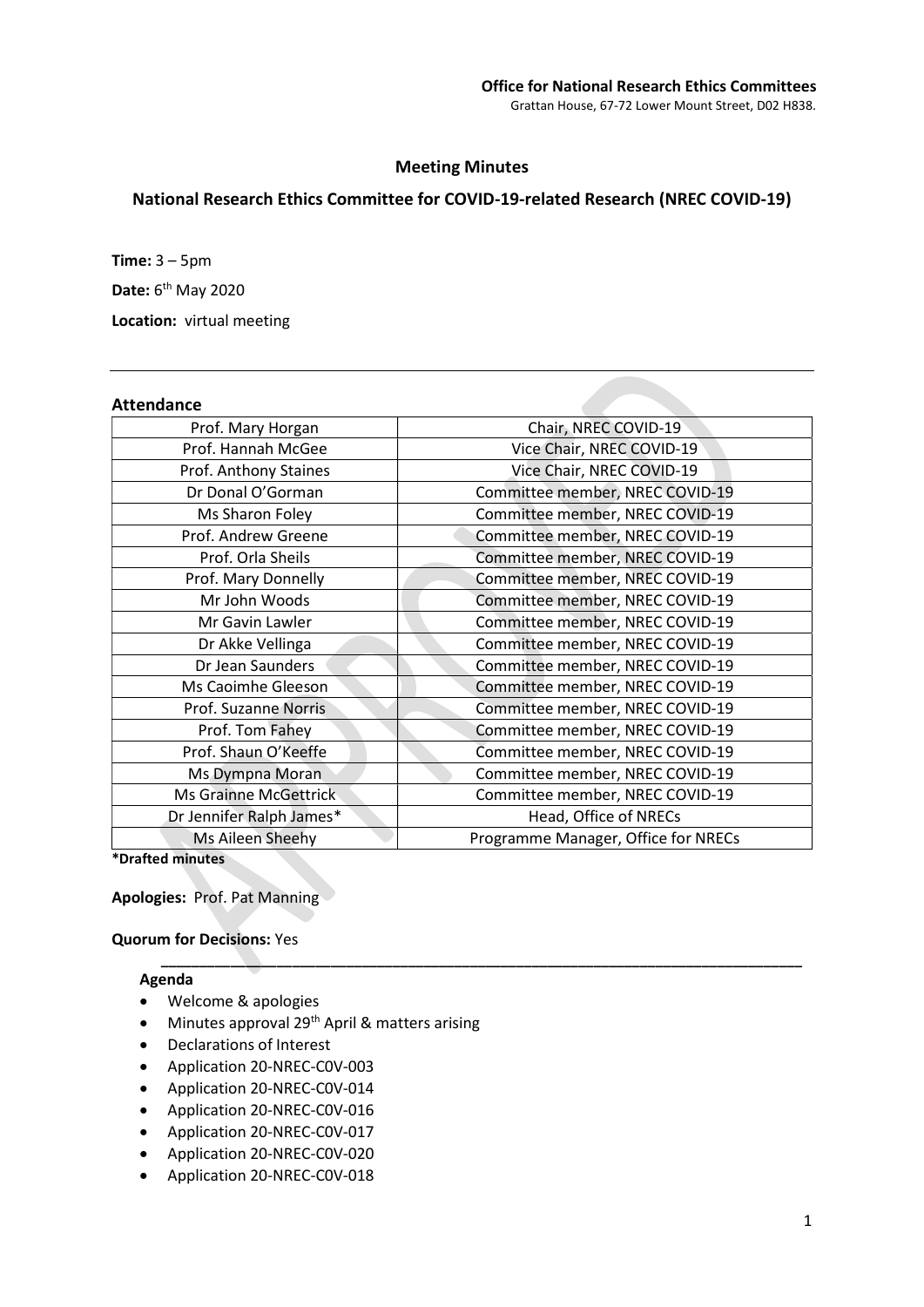- Application 20-NREC-C0V-022
- Application 20-NREC COV-025
- Application 20-NREC COV-019
- AOB
- The Chair welcomed the committee and introduced three new members.
- The minutes from meeting on 29<sup>th</sup> April 2020 were approved.
- $\bullet$  Matters arising from the 29<sup>th</sup> April meeting as follows:
	- (1) The Head, Office for NRECs explained that the national office would seek to establish a regular communication with local RECs with a view to enabling a shared overview of ethically approved COVID-19 health research at a local and national level. Also confirmed was the agreement of a local REC representative to act in a liaison capacity where appropriate between the NREC and local RECs.

\_\_\_\_\_\_\_\_\_\_\_\_\_\_\_\_\_\_\_\_\_\_\_\_\_\_\_\_\_\_\_\_\_\_\_\_\_\_\_\_\_\_\_\_\_\_\_\_\_\_\_\_\_\_\_\_\_\_\_\_\_\_\_\_\_\_\_\_\_\_\_\_\_\_\_\_\_\_\_\_\_\_\_

 The following declaration of interest was made, and the member recused himself from the discussion of the applications in question:

\_\_\_\_\_\_\_\_\_\_\_\_\_\_\_\_\_\_\_\_\_\_\_\_\_\_\_\_\_\_\_\_\_\_\_\_\_\_\_\_\_\_\_\_\_\_\_\_\_\_\_\_\_\_\_\_\_\_\_\_\_\_\_\_\_\_\_\_\_\_\_\_\_\_\_\_\_\_\_\_\_\_\_

Prof. Andrew Green – 20-NREC-COV-019

| <b>Application Number</b>     | 20-NREC-COV-003                                                                                                                                                                                                                                                                                                                                                                                                                                                                                                                                                                          |
|-------------------------------|------------------------------------------------------------------------------------------------------------------------------------------------------------------------------------------------------------------------------------------------------------------------------------------------------------------------------------------------------------------------------------------------------------------------------------------------------------------------------------------------------------------------------------------------------------------------------------------|
| <b>Applicant</b>              | Dr Michael Courtney                                                                                                                                                                                                                                                                                                                                                                                                                                                                                                                                                                      |
| <b>Study Title</b>            | Progression of Imaging findings in COVID19                                                                                                                                                                                                                                                                                                                                                                                                                                                                                                                                               |
| <b>Institution</b>            | St James's Hospital, Dublin 8                                                                                                                                                                                                                                                                                                                                                                                                                                                                                                                                                            |
| <b>NREC COVID-19 Comments</b> | The committee agreed that this retrospective chart review<br>has a satisfactory approach overall to addressing the<br>research question.<br>The committee agreed that evaluating diagnostic accuracy                                                                                                                                                                                                                                                                                                                                                                                     |
|                               | requires a robust analytical plan.                                                                                                                                                                                                                                                                                                                                                                                                                                                                                                                                                       |
| <b>NREC COVID-19 Decision</b> | Provisional Approval                                                                                                                                                                                                                                                                                                                                                                                                                                                                                                                                                                     |
| <b>Associated Conditions</b>  | Recognising the objective of the study is to characterise COVID-<br>1.<br>19 changes on imaging over time, the committee require a copy<br>of the type of pro forma measures that the analysis will<br>encompass. The information retrieved from chart review should<br>be limited to that required to address the pre-defined research<br>question. To appropriately compare diagnostic accuracy a robust<br>analytical plan needs to be in place including statistical analyses<br>bespoke for the comparators.<br>The committee notes the intention to delete all the data when<br>2. |
|                               | the analysis is complete and is of the view that this is<br>unacceptable; the committee requires the applicant to confirm                                                                                                                                                                                                                                                                                                                                                                                                                                                                |

## Applications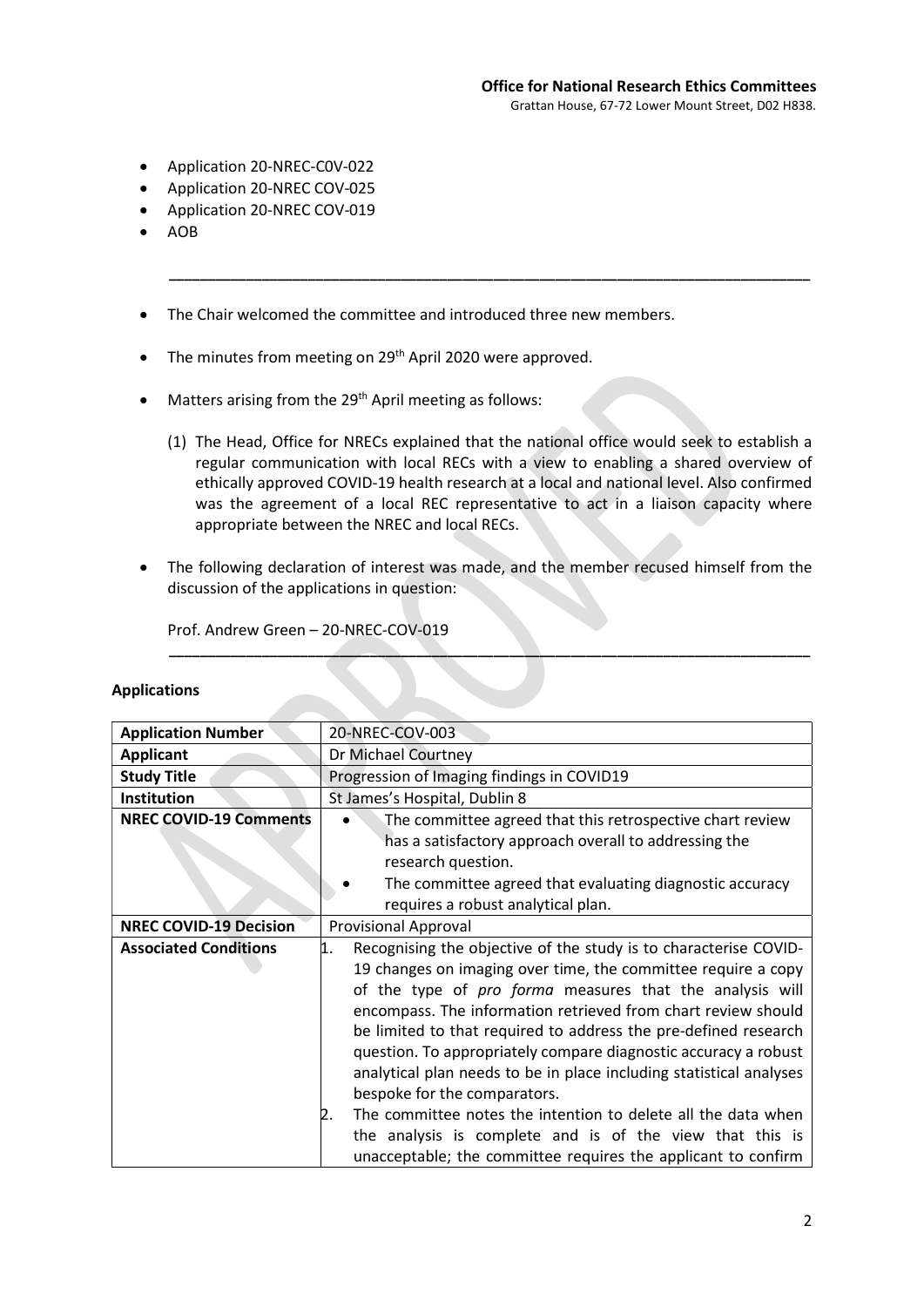|  |                       |  | the data storage policy of their institution and adopt the     |  |  |
|--|-----------------------|--|----------------------------------------------------------------|--|--|
|  | requirements therein. |  |                                                                |  |  |
|  |                       |  | The committee awaits confirmation of DPO feedback as indicated |  |  |
|  | in the application.   |  |                                                                |  |  |

| <b>Application Number</b>     | 20-NREC-COV-014                                                                                                                                                                                                                                                                                                                                                                                                                                                                                                                                                                                                                                                                                                                                                                                                                                                                                                                                                                                                                                                                                                   |
|-------------------------------|-------------------------------------------------------------------------------------------------------------------------------------------------------------------------------------------------------------------------------------------------------------------------------------------------------------------------------------------------------------------------------------------------------------------------------------------------------------------------------------------------------------------------------------------------------------------------------------------------------------------------------------------------------------------------------------------------------------------------------------------------------------------------------------------------------------------------------------------------------------------------------------------------------------------------------------------------------------------------------------------------------------------------------------------------------------------------------------------------------------------|
| <b>Applicant</b>              | Dr Helen Tuite                                                                                                                                                                                                                                                                                                                                                                                                                                                                                                                                                                                                                                                                                                                                                                                                                                                                                                                                                                                                                                                                                                    |
| <b>Study Title</b>            | The impact of the COVID-19 pandemic on healthcare workers in the                                                                                                                                                                                                                                                                                                                                                                                                                                                                                                                                                                                                                                                                                                                                                                                                                                                                                                                                                                                                                                                  |
|                               | west of Ireland                                                                                                                                                                                                                                                                                                                                                                                                                                                                                                                                                                                                                                                                                                                                                                                                                                                                                                                                                                                                                                                                                                   |
| Institution                   | <b>Galway University Hospital</b>                                                                                                                                                                                                                                                                                                                                                                                                                                                                                                                                                                                                                                                                                                                                                                                                                                                                                                                                                                                                                                                                                 |
| <b>NREC COVID-19 Comments</b> | The committee noted that this survey proposed to involve<br>$\bullet$                                                                                                                                                                                                                                                                                                                                                                                                                                                                                                                                                                                                                                                                                                                                                                                                                                                                                                                                                                                                                                             |
|                               | 200 participants across all healthcare worker groups.                                                                                                                                                                                                                                                                                                                                                                                                                                                                                                                                                                                                                                                                                                                                                                                                                                                                                                                                                                                                                                                             |
| <b>NREC COVID-19 Decision</b> | <b>Provisional Approval</b>                                                                                                                                                                                                                                                                                                                                                                                                                                                                                                                                                                                                                                                                                                                                                                                                                                                                                                                                                                                                                                                                                       |
| <b>Associated Conditions</b>  | 1.<br>Survey title and purpose                                                                                                                                                                                                                                                                                                                                                                                                                                                                                                                                                                                                                                                                                                                                                                                                                                                                                                                                                                                                                                                                                    |
|                               | - The committee requests greater clarity in the title of the survey.<br>The research title states that it pertains to healthcare workers in<br>the West of Ireland. However, it specifies that the survey will be<br>undertaken in a specific hospital in Galway. This correct<br>information should be clearly reflected in all of the survey<br>documentation.<br>- The committee is unclear as to what the survey is specifically<br>assessing. It is specified that it is looking at the impact of the<br>pandemic on healthcare workers and separately it states that it is<br>gathering information on the concerns and preparedness of<br>healthcare workers during the pandemic. The committee require<br>confirmation as to what the survey wants to achieve and to see<br>this reflected in the questions e.g. what exactly is being assessed<br>in this study and for what purpose?<br>The committee notes in the questionnaire a statement that<br>'concerns will inform further initiatives and workforce planning'.<br>Further to the previous point, is that what the survey wishes to<br>achieve? |
|                               | Sample size: The committee requires clarification on the rationale<br>for the sample size (n=200) given that this is an on-line survey                                                                                                                                                                                                                                                                                                                                                                                                                                                                                                                                                                                                                                                                                                                                                                                                                                                                                                                                                                            |
|                               | Survey detail:<br>В.<br>- The committee requires confirmation of the research tool to be<br>used as this is not stated.<br>- The committee request an appropriate introduction or preamble<br>in the questionnaire including its purpose, outcome, data<br>protection and consent.<br>- The field for gender should include 'other'.<br>Comparative research: The committee notes that references are<br>4.                                                                                                                                                                                                                                                                                                                                                                                                                                                                                                                                                                                                                                                                                                       |
|                               | made to two other pre-pandemic related studies (Singapore and<br>Ireland). The committee queries if there are plans to use these                                                                                                                                                                                                                                                                                                                                                                                                                                                                                                                                                                                                                                                                                                                                                                                                                                                                                                                                                                                  |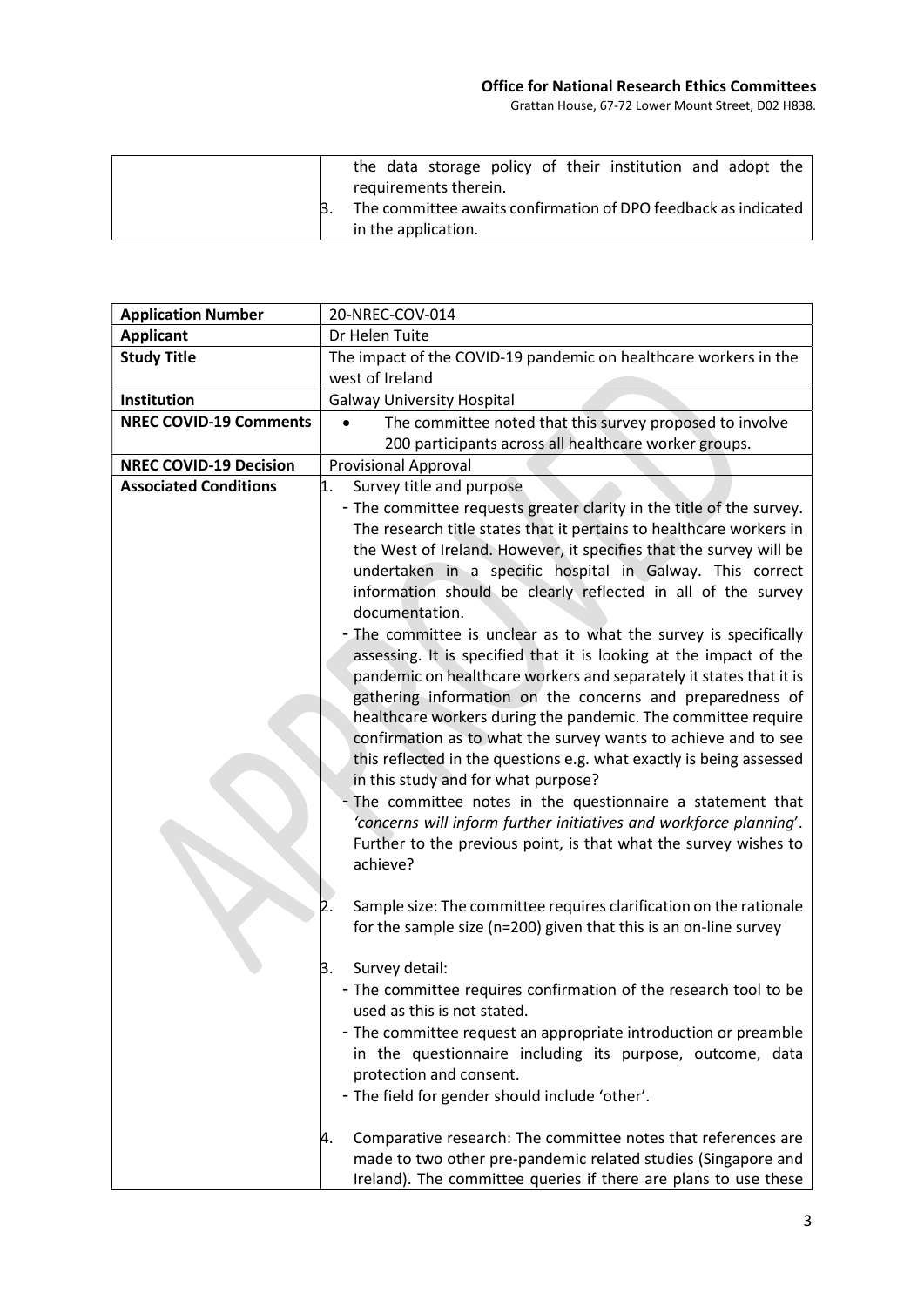|      | studies for comparative purposes, and if so, requests more<br>details.                                                                                                                                                                                                                                                                                                                                              |
|------|---------------------------------------------------------------------------------------------------------------------------------------------------------------------------------------------------------------------------------------------------------------------------------------------------------------------------------------------------------------------------------------------------------------------|
| Б.   | Research participant information sheet: The committee requires<br>that explicit detail be provided in the research participant<br>information sheet and in the survey questionnaire as to how data<br>will be used and retained.                                                                                                                                                                                    |
| 6.   | Recruitment methodology:<br>- The committee notes that social media platforms will be used,<br>however these are not specified. It is not specified how<br>participants will be recruited via email- is there a group email for<br>the study site?<br>- The committee is unclear as to how the recruitment process<br>being managed. What efforts will be undertaken for staff who do<br>not have an email address? |
| 7.   | Consent and data protection:<br>- The committee asserts that consent must be clearly and explicitly<br>sought in the questionnaire and clearly addressed in the research<br>participant information sheet.<br>- The committee recommends that the Data Protection Officer be<br>consulted for advice on this survey.                                                                                                |
| 8. . | HR and Management engagement: The committee requires that<br>the applicant inform the HR Department and the Hospital CEO of<br>this survey in the event of further surveys emerging on similar<br>subject matter from this site.                                                                                                                                                                                    |

| <b>Application Number</b>     | Application 20-NREC-COV-016                                                                                                                                                                                      |
|-------------------------------|------------------------------------------------------------------------------------------------------------------------------------------------------------------------------------------------------------------|
| <b>Applicant</b>              | Prof. Martina Hennessy                                                                                                                                                                                           |
| <b>Study Title</b>            | Survey on autonomy and supervision on ICUs during the COVID-19                                                                                                                                                   |
|                               | crisis                                                                                                                                                                                                           |
| <b>Institution</b>            | <b>TCD</b>                                                                                                                                                                                                       |
| <b>NREC COVID-19 Comments</b> | The committee agreed that this anonymous survey has a<br>$\bullet$                                                                                                                                               |
|                               | satisfactory approach overall to addressing the research                                                                                                                                                         |
|                               | question.                                                                                                                                                                                                        |
| <b>NREC COVID-19 Decision</b> | <b>Provisional Approval</b>                                                                                                                                                                                      |
| <b>Associated Conditions</b>  | The content and the wording of the poster should be reviewed<br>1.<br>such that it should be immediately identifiable as being targeted<br>at healthcare workers who do not usually work in ICU.                 |
|                               | 2.<br>The questionnaire and information leaflet have been submitted<br>a.                                                                                                                                        |
|                               | as separate documents. The committee requires confirmation<br>that the information leaflet and survey will be presented as a<br>single document to ensure the consent to participate is linked<br>to the survey. |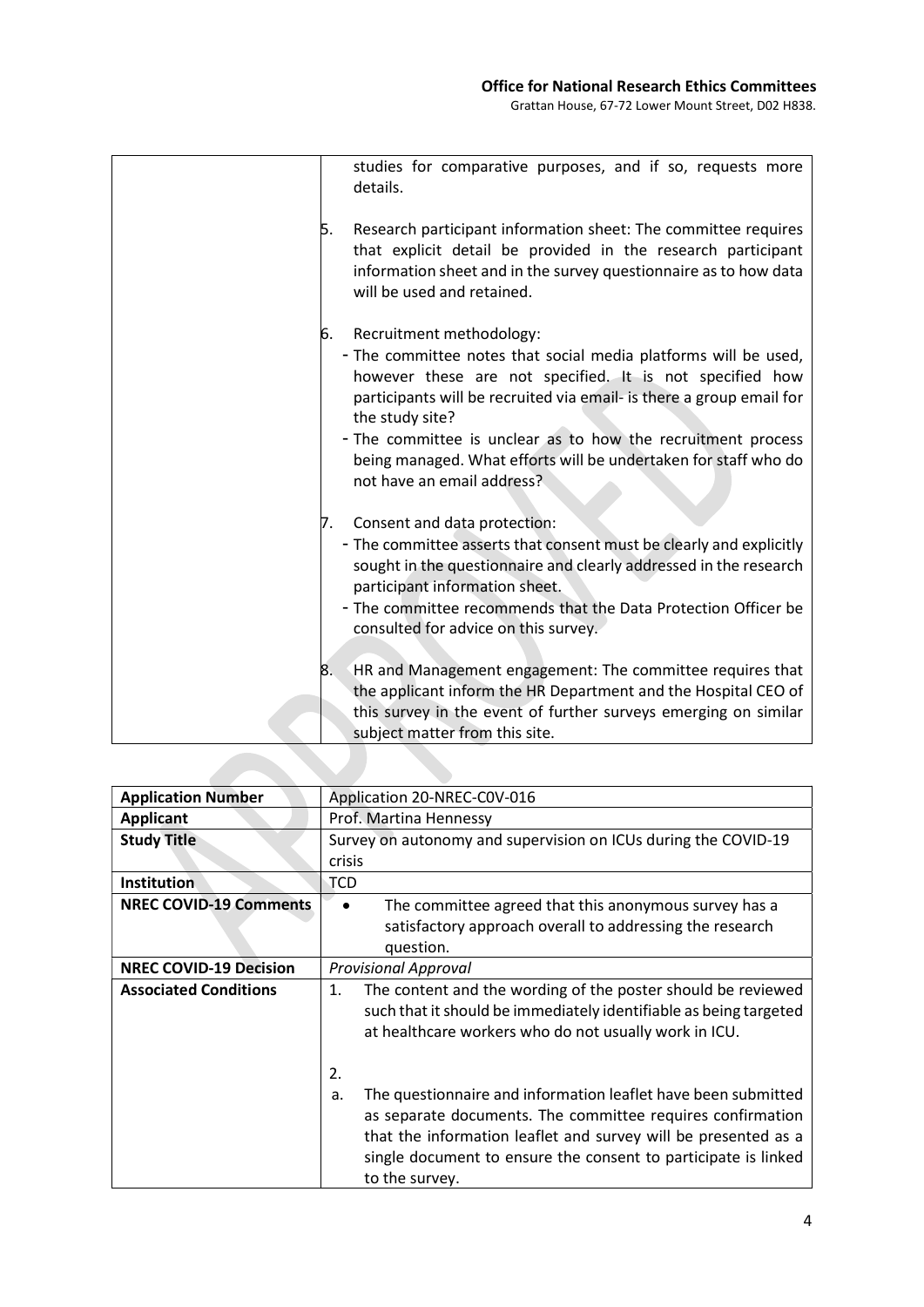| b. | The committee requests that the information leaflet contain a<br>title and information that makes it identifiable as the LEAP     |
|----|-----------------------------------------------------------------------------------------------------------------------------------|
| c. | project.<br>The committee requires the wording of the information leaflet                                                         |
|    | be reviewed. The context of administering the questionnaire is<br>based on 'the current way of scaling up the work and diluting   |
|    | ICU expertise'. It would be better to recognise that these non-                                                                   |
|    | ICU healthcare workers have come from other settings to assist                                                                    |
|    | ICU staff in the delivery of care to critically ill patients. The                                                                 |
|    | introduction may suggest that 'management' are approving and                                                                      |
|    | thanking staff for their input. A more straightforward                                                                            |
|    | introduction, clearly from the research team, for research                                                                        |
|    | purposes, is advised.                                                                                                             |
| d. | The committee notes that the information leaflet refers to the<br>'results of the first questionnaire'; as there is only one      |
|    | questionnaire as part of this study, please provide clarification.                                                                |
| e. | The committee notes that potential participants are asked to                                                                      |
|    | circle 'Yes' if they are willing to participate but there is only a                                                               |
|    | tick box on the form. Please amend appropriately.                                                                                 |
| в. | The committee requires a more detailed explanation to document                                                                    |
|    | the steps being undertaken to store, archive or destroy data                                                                      |
|    | once the research study has been completed. If the survey is                                                                      |
|    | being distributed, please outline what will happen to the paper<br>copy of survey and the respective timeline for each step. Once |
|    | the data is transferred to an electronic format please outline                                                                    |
|    | how long it is to be stored and justify whether, and when, the                                                                    |
|    | data is ultimately to be archived or destroyed. The committee                                                                     |
|    | requires the applicant to confirm the data storage policy of their                                                                |
|    | institution and adopt the requirements therein. Advice from the                                                                   |
|    | DPO may be useful in this regard.                                                                                                 |
| 4. | The committee notes in Section 1.2 of the application form a                                                                      |
|    | statement that IC-trained personnel will be included as a                                                                         |
|    | reference group. This does not appear consistent with the<br>overall purpose of the study and would require different             |
|    | questions in the survey as well as a means of differentiating                                                                     |
|    | between the two groups. The committee requires clarification                                                                      |
|    | on this issue.                                                                                                                    |
| 5. | Contrary to a statement in the application, indemnity for this                                                                    |
|    | study does not lie with the NREC COVID-19. The Office for NREC                                                                    |
|    | is seeking formal confirmation from the State Claims Agency                                                                       |
|    | (SCA). In the interim, the understanding is that all hospital staff                                                               |
|    | come under Clinical Indemnity Insurance, which should cover                                                                       |
|    | research as a component of their work undertaking as long as<br>the SCA is notified.                                              |
|    |                                                                                                                                   |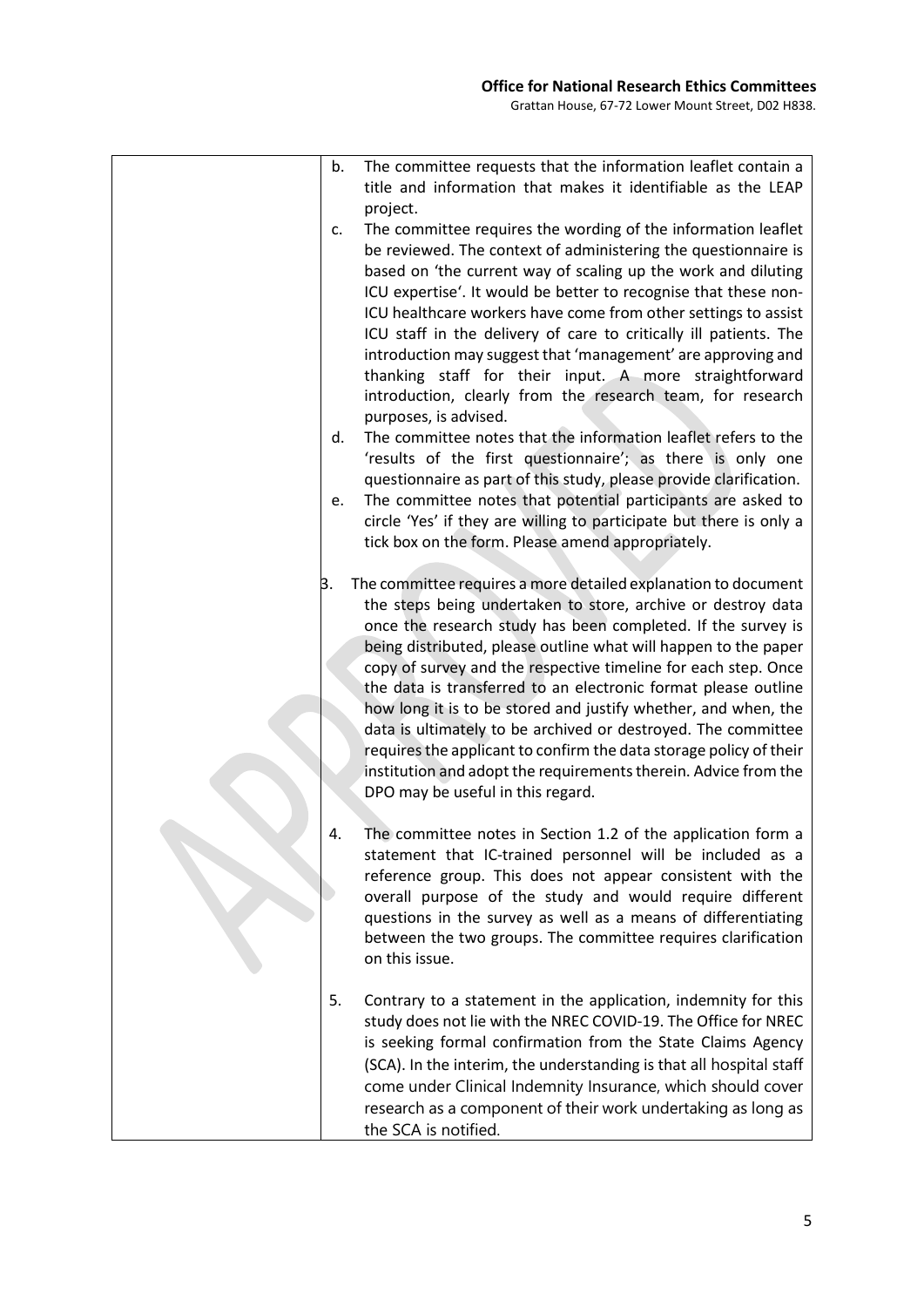| <b>Application Number</b>     | 20-NREC-COV-017                                                                                                                                                                               |
|-------------------------------|-----------------------------------------------------------------------------------------------------------------------------------------------------------------------------------------------|
| <b>Applicant</b>              | Prof. John Laffey                                                                                                                                                                             |
| <b>Study Title</b>            | ExtraCorporeal Membrane Oxygenation for 2019 novel Coronavirus                                                                                                                                |
|                               | Acute Respiratory Disease (ECMOCARD)                                                                                                                                                          |
| <b>Institution</b>            | <b>Galway University Hospitals</b>                                                                                                                                                            |
| <b>NREC COVID-19 Comments</b> | The committee agreed that this multicentre international<br>study represents a valuable contribution to knowledge.                                                                            |
|                               | There was discussion around where the data would be                                                                                                                                           |
|                               | stored and under what jurisdiction.                                                                                                                                                           |
| <b>NREC COVID-19 Decision</b> | <b>Provisional Approval</b>                                                                                                                                                                   |
| <b>Associated Conditions</b>  | The committee notes that the data to be entered into REDCap<br>1.                                                                                                                             |
|                               | will be fully anonymised however subsequent linkage with                                                                                                                                      |
|                               | medical record numbers may compromise this anonymity; the                                                                                                                                     |
|                               | committee require all identifiers be removed.                                                                                                                                                 |
|                               |                                                                                                                                                                                               |
|                               | The committee is unclear as to who are the 'designated<br>2.<br>person(s) at the site' allowed access to the master file; the<br>committee require that access be restricted to one person at |
|                               | each site, a specified member of the research team.                                                                                                                                           |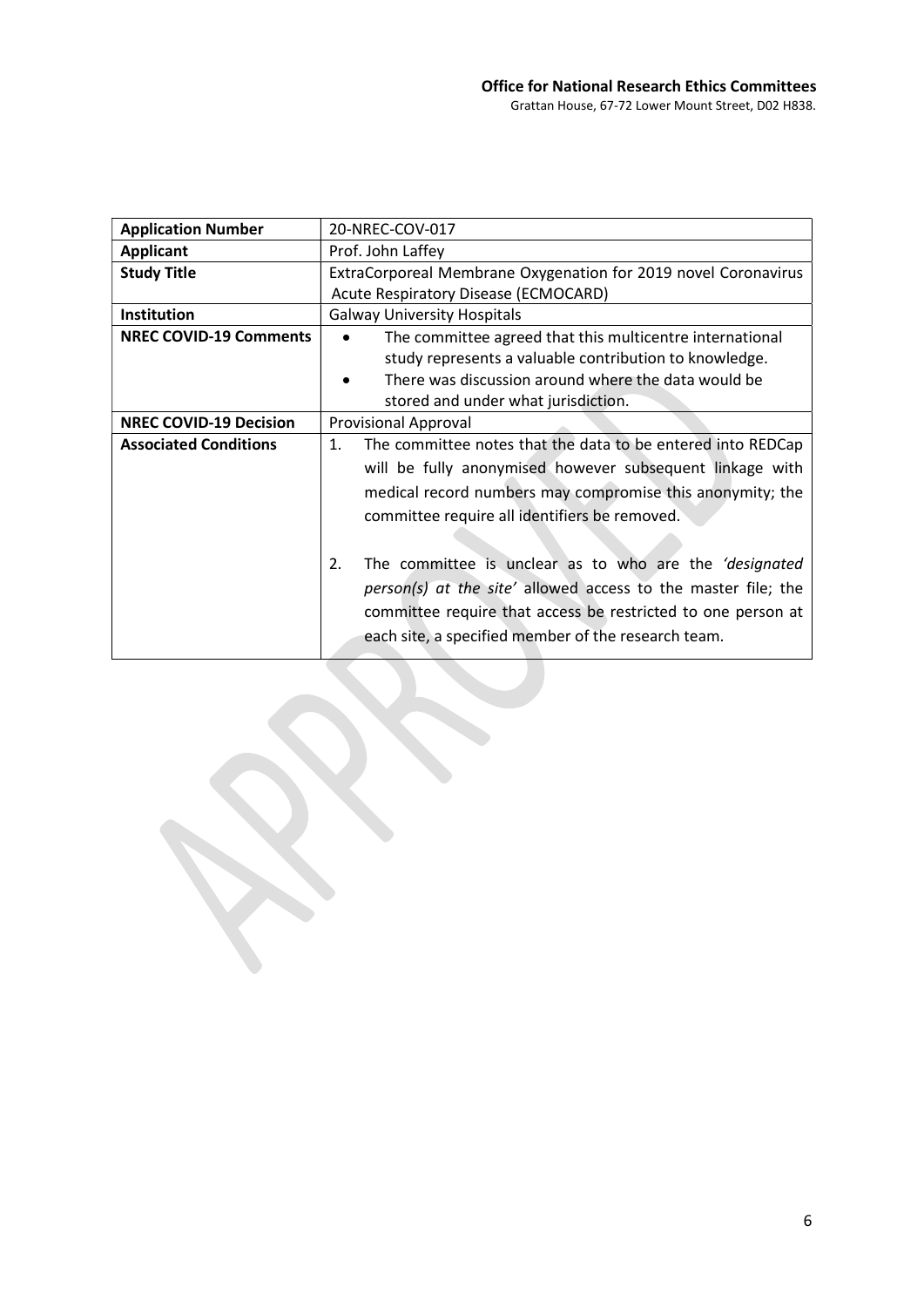| <b>Application Number</b>     | 20-NREC-C0V-020                                                                                                                                                                                                                                                                                                                                                                                                                                                                                                                                                                                                                                                                                                                                                                                                                                                       |
|-------------------------------|-----------------------------------------------------------------------------------------------------------------------------------------------------------------------------------------------------------------------------------------------------------------------------------------------------------------------------------------------------------------------------------------------------------------------------------------------------------------------------------------------------------------------------------------------------------------------------------------------------------------------------------------------------------------------------------------------------------------------------------------------------------------------------------------------------------------------------------------------------------------------|
| <b>Applicant</b>              | Dr Bairbre McNicholas                                                                                                                                                                                                                                                                                                                                                                                                                                                                                                                                                                                                                                                                                                                                                                                                                                                 |
| <b>Study Title</b>            | A study on the role of immune dysfunction in sepsis and COVID-19                                                                                                                                                                                                                                                                                                                                                                                                                                                                                                                                                                                                                                                                                                                                                                                                      |
| Institution                   | <b>Galway University Hospitals</b>                                                                                                                                                                                                                                                                                                                                                                                                                                                                                                                                                                                                                                                                                                                                                                                                                                    |
| <b>NREC COVID-19 Comments</b> | The committee noted that this study is a proposed<br>extension to an existing study on immune system function                                                                                                                                                                                                                                                                                                                                                                                                                                                                                                                                                                                                                                                                                                                                                         |
|                               | in sepsis to include patients with COVID-19.                                                                                                                                                                                                                                                                                                                                                                                                                                                                                                                                                                                                                                                                                                                                                                                                                          |
|                               | The committee noted that this study is also seeking a                                                                                                                                                                                                                                                                                                                                                                                                                                                                                                                                                                                                                                                                                                                                                                                                                 |
|                               | consent declaration from the HRCDC.                                                                                                                                                                                                                                                                                                                                                                                                                                                                                                                                                                                                                                                                                                                                                                                                                                   |
| <b>NREC COVID-19 Decision</b> | <b>Provisional Approval</b>                                                                                                                                                                                                                                                                                                                                                                                                                                                                                                                                                                                                                                                                                                                                                                                                                                           |
| <b>Associated Conditions</b>  | 1. Noting this study will likely involve participants lacking the                                                                                                                                                                                                                                                                                                                                                                                                                                                                                                                                                                                                                                                                                                                                                                                                     |
|                               | capacity to consent, the committee affirms that there is no legal                                                                                                                                                                                                                                                                                                                                                                                                                                                                                                                                                                                                                                                                                                                                                                                                     |
|                               | basis for next-of-kin consent. In this regard, the committee                                                                                                                                                                                                                                                                                                                                                                                                                                                                                                                                                                                                                                                                                                                                                                                                          |
|                               | requires the consent process and documentation be amended in                                                                                                                                                                                                                                                                                                                                                                                                                                                                                                                                                                                                                                                                                                                                                                                                          |
|                               | line with the below position of the committee.                                                                                                                                                                                                                                                                                                                                                                                                                                                                                                                                                                                                                                                                                                                                                                                                                        |
|                               |                                                                                                                                                                                                                                                                                                                                                                                                                                                                                                                                                                                                                                                                                                                                                                                                                                                                       |
|                               | An adult not able to consent should, as far as possible, take<br>part in the information/authorisation procedure.<br>The<br>objectives as well as the potential risks and benefits of the<br>research should be explained as fully as possible using easily<br>comprehensible language appropriate to their level of<br>understanding. Where a prospective research participant<br>lacks capacity but has some ability to understand the<br>significance of the research, the researcher should ascertain<br>the wishes of that individual with respect to his/her<br>participation. Refusal or reluctance to participate in a<br>research project by an individual lacking capacity should be<br>respected.                                                                                                                                                          |
|                               | If a prospective research participant, despite all efforts<br>possible in the circumstances, is unable to provide his or her<br>own informed consent to participation in the study, the<br>assent of a person - generally someone with a close ongoing<br>personal relationship with the person- who can provide the<br>best interpretation of the will and preferences of the person<br>should be sought. Please note that "next of kin" has no legal<br>authority to consent under Irish law. A person who has a<br>close ongoing personal relationship does not have to be a<br>member of one's family. An attorney under the Enduring<br>Power of Attorney in Irish law does not have legal authority<br>to consent to research.<br>If the person subsequently recovers the ability to consent,<br>his or her consent to use his or her data and, if appropriate, |
|                               | to continued participation in the study should be sought.<br>The committee requires clarification as to the control group in<br>2.<br>the study. There is a suggestion that staff doctors /                                                                                                                                                                                                                                                                                                                                                                                                                                                                                                                                                                                                                                                                           |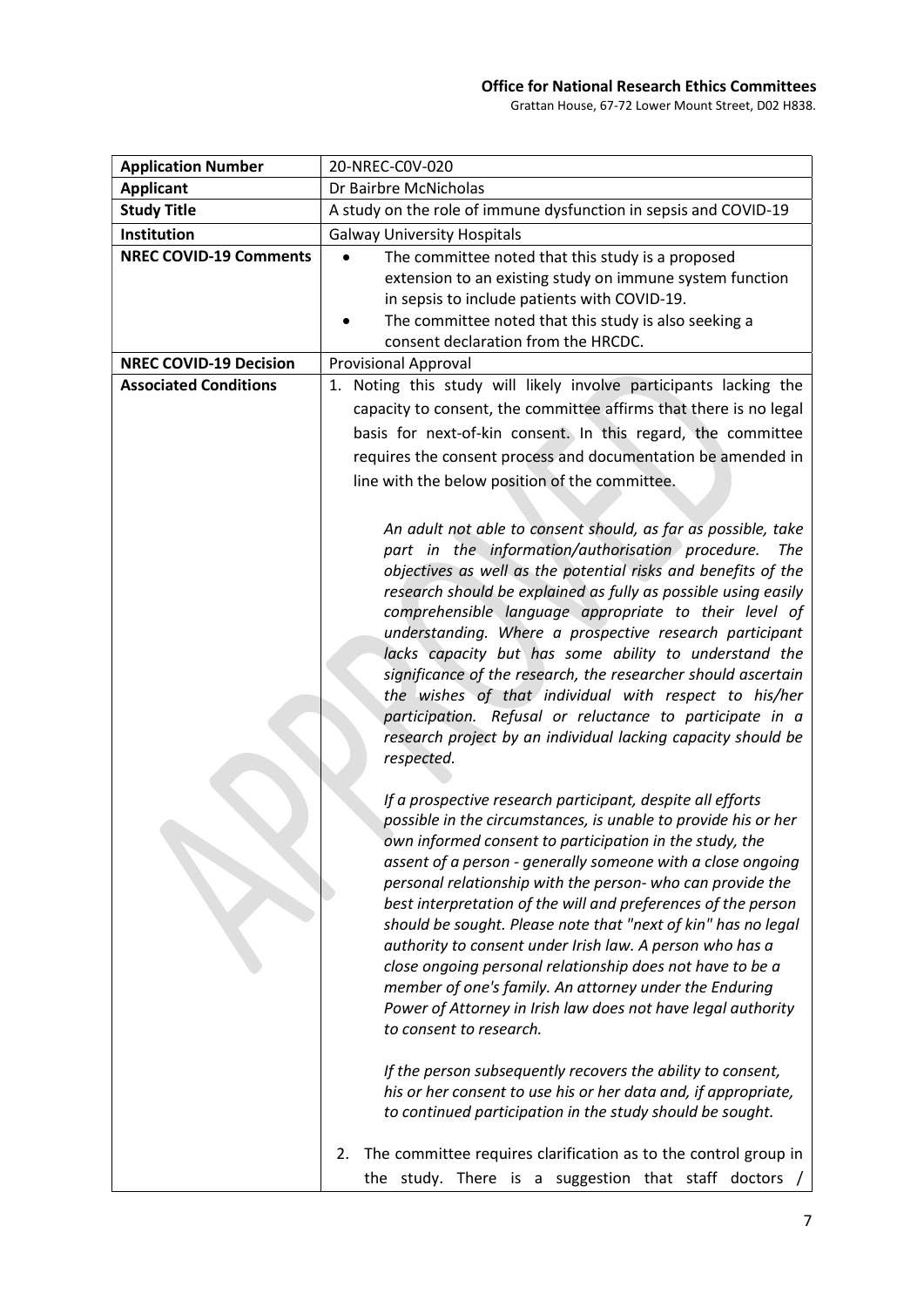|    | postgraduate students will be recruited as controls, and the<br>committee queries the appropriateness of this approach,<br>particularly in light of the potential influence of a hierarchical<br>dynamic. The committee requires a Participant Information<br>Leaflet for participants in the control group in the study.                                                                   |
|----|---------------------------------------------------------------------------------------------------------------------------------------------------------------------------------------------------------------------------------------------------------------------------------------------------------------------------------------------------------------------------------------------|
| 3. | Recognising the objective of the study is to phenotypically<br>characterise immune cells from patients with sepsis and healthy<br>controls, the committee is unclear as to the separate references<br>made to collecting urine and tissue. Please clarify.                                                                                                                                  |
| 4. | The committee is of the view that the 'No' tick box in answer to<br>questions in the consent form is misleading; rather a clear<br>statement with the opportunity to tick the 'Yes' tick box is more<br>appropriate. Additionally, the interchange between 'I' and 'We'<br>in the consent forms is confusing $\overline{\phantom{a}}$ the committee suggests the<br>consistent use of 'We'. |

8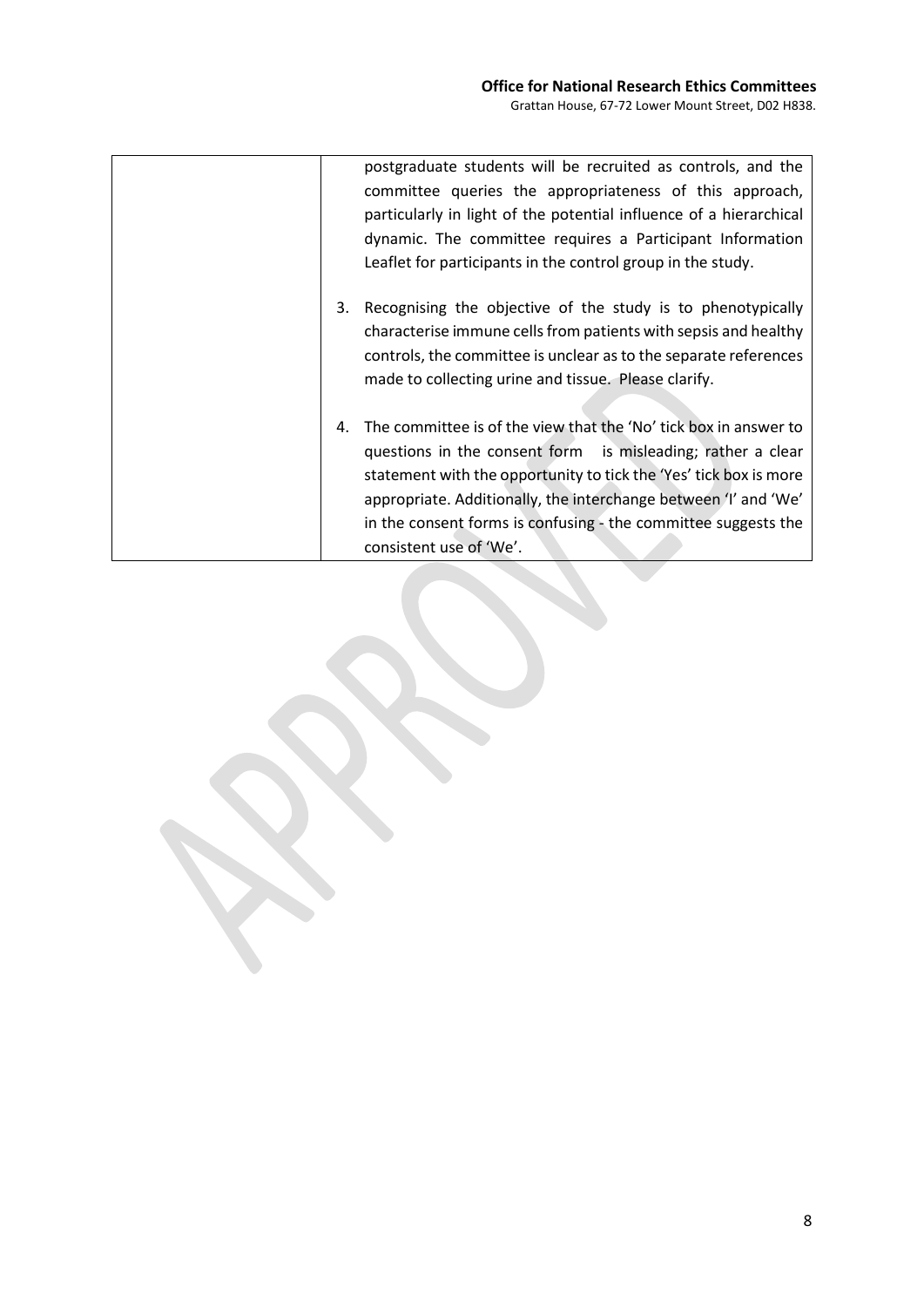| <b>Application Number</b>     | Application 20-NREC-COV-018                                                                                                                                                                                                                                                                                                                                                            |
|-------------------------------|----------------------------------------------------------------------------------------------------------------------------------------------------------------------------------------------------------------------------------------------------------------------------------------------------------------------------------------------------------------------------------------|
| <b>Applicant</b>              | Prof. Alan Irvine                                                                                                                                                                                                                                                                                                                                                                      |
| <b>Study Title</b>            | Surveillance Epidemiology of Coronavirus (COVID-19)<br>Under                                                                                                                                                                                                                                                                                                                           |
|                               | Research Exclusion - Atopic Dermatitis (SECURE-AD)                                                                                                                                                                                                                                                                                                                                     |
| Institution                   | St James's Hospital                                                                                                                                                                                                                                                                                                                                                                    |
| <b>NREC COVID-19 Comments</b> | The committee agreed that this international collaborative                                                                                                                                                                                                                                                                                                                             |
|                               | study has a well laid-out organisational structure, with                                                                                                                                                                                                                                                                                                                               |
|                               | security practices in place.                                                                                                                                                                                                                                                                                                                                                           |
| <b>NREC COVID-19 Decision</b> | <b>Provisional Approval</b>                                                                                                                                                                                                                                                                                                                                                            |
| <b>Associated Conditions</b>  | The committee is unclear as to how outcomes from the registry<br>1.<br>will be shared with non-dermatologists including patient<br>groups. The committee recommends the study would benefit<br>from PPI, with information sheets circulated to patient groups<br>and dermatology clinics to inform patients about the registry.                                                        |
|                               | The committee is of the view that registry activity could be<br>2.<br>further justified by obtaining as large a sample size as possible.<br>No information was provided as to how all dermatology sites<br>will be engaged with this research study. The committee<br>requests that further consideration be given to maximising full<br>participation from the dermatology community. |

| Dr Barry Hutchinson                                                |
|--------------------------------------------------------------------|
| Assessment of accuracy of portable chest x-ray in the diagnosis of |
| COVID-19                                                           |
| Mater Misericordiae University Hospital                            |
| The committee agreed that this is a low-risk retrospective         |
| single-site study, with the potential to yield useful results.     |
| The committee agreed that evaluating diagnostic accuracy           |
| requires a robust analytical plan.                                 |
| <b>Provisional Approval</b>                                        |
| Recognising the objective of the study is to compare the           |
| diagnostic accuracy of COVID-19 diagnosis by CXR and RT-PCR,       |
| the committee requires a copy of the pro forma measures that       |
| the analysis will encompass. To appropriately compare              |
| diagnostic accuracy a robust analytical plan needs to be in place  |
|                                                                    |
| including statistical analyses bespoke for the comparators.        |
| The committee notes that just two radiologists will be involved    |
| in reviewing CXR, and queries if this is sufficient for data       |
| validation, particularly given inter-rater reliability.            |
| The committee notes the intention to retain data for 5 years;      |
| the committee requires the applicant to confirm the data           |
| retention / storage policy of their institution and adopt the      |
|                                                                    |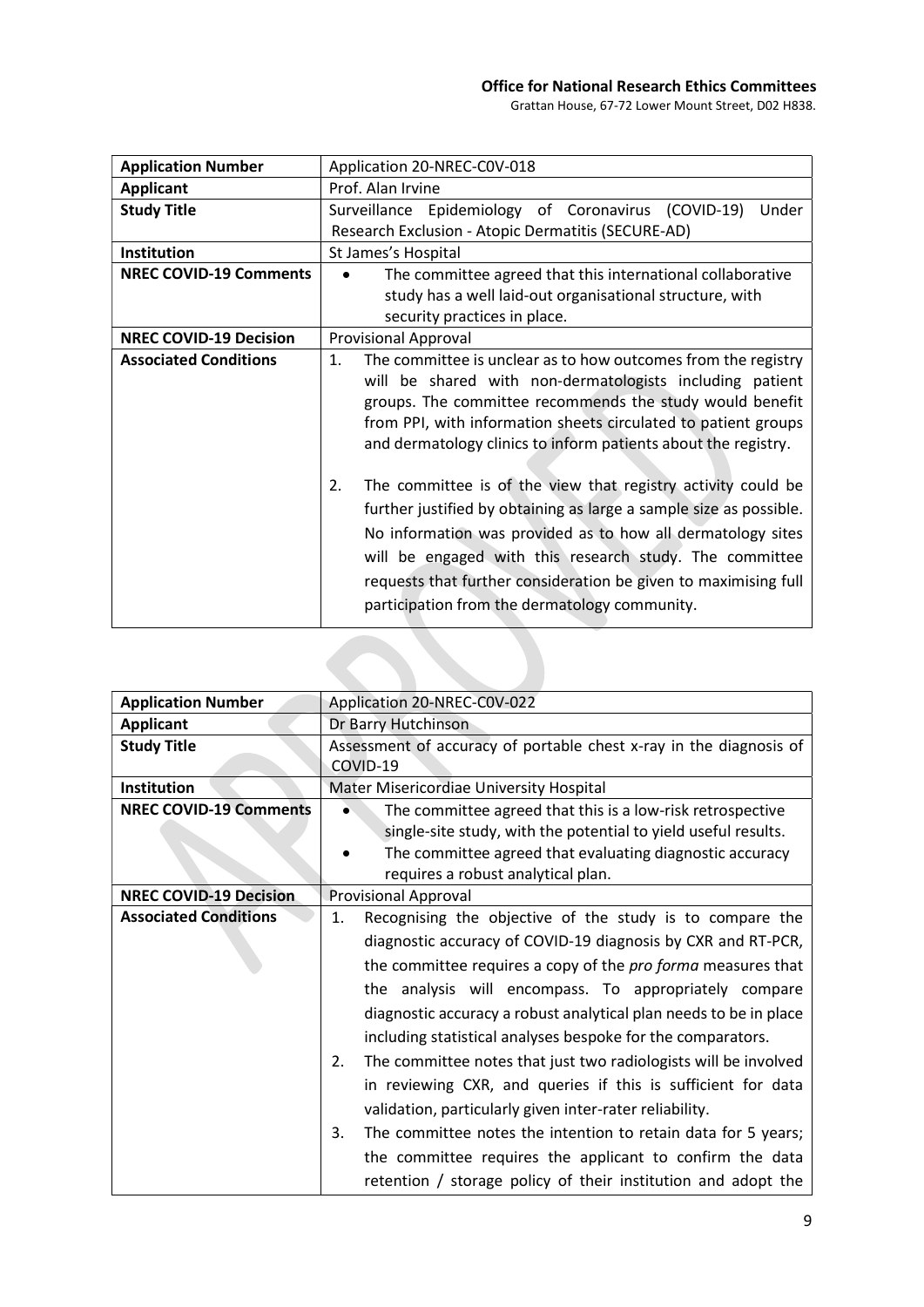**Contract Contract** 

|    | requirements therein. Feedback from the DPO may assist in this   |
|----|------------------------------------------------------------------|
|    | regard.                                                          |
| 4. | The committee requires that the investigators complete GDPR      |
|    | training as indicated in the application prior to commencing the |
|    | study.                                                           |
| 5. | The committee queries the appropriateness of leaving question    |
|    | 3.6 (i) unanswered.                                              |

| <b>Application Number</b>     | Application 20-NREC COV-025                                          |
|-------------------------------|----------------------------------------------------------------------|
| <b>Applicant</b>              | Dr Siobhan Masterson                                                 |
| <b>Study Title</b>            | Rapid response and learning for later: establishing high quality     |
|                               | information networks and evaluation frameworks for the National      |
|                               | Ambulance Service response to COVID-19                               |
| <b>Institution</b>            | St. Conal's Hospital, Donegal                                        |
| <b>NREC COVID-19 Comments</b> | The committee agreed that this cross-European framework              |
|                               | study is well-planned and potentially useful.                        |
|                               | The committee agreed that the data protection risks are              |
|                               | low and well-managed.                                                |
| <b>NREC COVID-19 Decision</b> | <b>Provisional Approval</b>                                          |
| <b>Associated Conditions</b>  | Noting an objective of the second work-package is to establish<br>1. |
|                               | an international network, it is unclear if such networks already     |
|                               | exist, and surprising if they were not looking at a similar COVID-   |
|                               | 19-related activity. The committee requests an explanation in        |
|                               | this regard. Additionally, the committee requests clarity on the     |
|                               | numbers to be involved in and origins of the membership (eg          |
|                               |                                                                      |
|                               | EU).                                                                 |
|                               |                                                                      |
|                               | Given that National Ambulance Service staff recruitment is<br>2.     |
|                               | proposed to occur through their managers, the committee              |
|                               | queries the appropriateness of this approach, particularly in        |
|                               | light of the potential influence of a hierarchical dynamic.          |
|                               | Furthermore, the committee suggests<br>alternative<br>an             |
|                               | independent<br>method of recruitment such as the HR                  |
|                               |                                                                      |
|                               | department.                                                          |